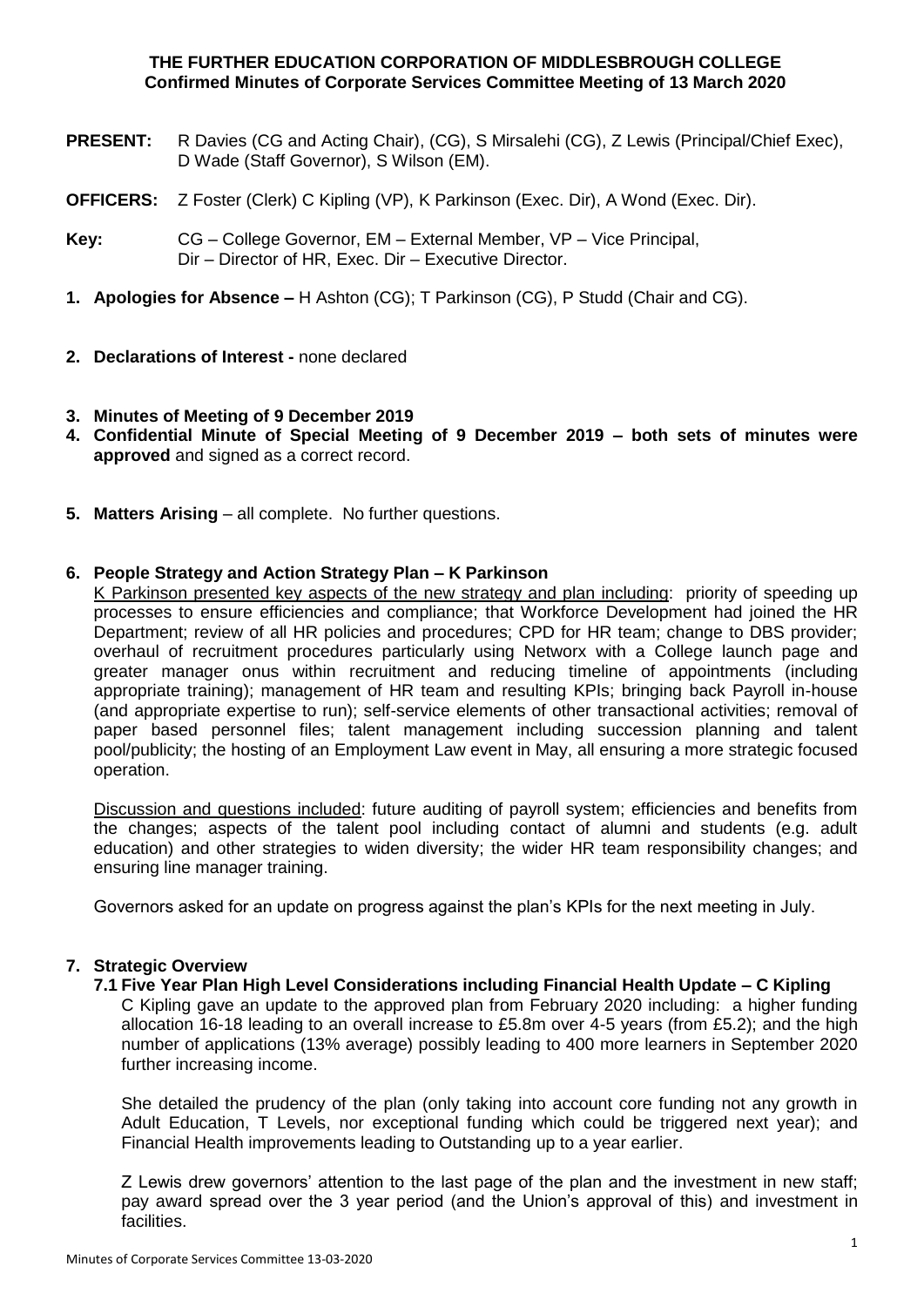Governors' questions and discussion included: Financial Health situation and how this had come about (primarily increase in Government cash and demographics); effect of Coronavirus on income and delivery which was being closely monitored; TTE; Lennartz outcome; T Levels numbers and risks; effects of ESFA changes in financial reporting and of approval timeline from ESFA.

The Committee would seek to review the 5 year plan in 6-12 months.

A fully detailed budget would come to the July meeting of this Committee for approval.

# **7.2 Principal/Chief Executive's Update – Z Lewis**

Z Lewis gave a comprehensive presentation focusing on staffing and campus requirements in relation to the increase in student numbers; enhanced capital fund plan; T Level Capital Bid and related Funds; scheme costs of each campus option; IoT and a future campus vision. She additionally briefed the Committee on the request from the DfE to support the accommodation of students in September whilst the new school was being built and the possible solution with 2QS.

Governors' questions and discussion included: in relation to 2QS- running costs; parking; lease arrangements (5 year deal outlined) and increasing space; Digital Tower flexibilities; 4th A Level block and complexities and solutions with the build and financing; Boho10 details; and whether the capital plan gave sufficient funds (with additional £1m it would).

Governors would be asked for their full approval in relation to 2 Queen's Square once improvements had been negotiated with the landlord.

After consideration, Governors gave *approval* for:

- Endorsement of the accommodation and staffing proposals included within the report and their potential to 'manage the quality risks' associated with significant learner growth.
- Recommendation to the Governing Body of the release of our £1.25m annual capital programme for 2020/21 as outlined in the report to allow for detailed planning and commissioning to commence and to ensure our campus, equipment and IT are replaced within their useful lives.
- Recommendation to the Governing Body that it endorses the T Level bid proposal of £6.4m with an increased match of £2.2m (was £2m) from the College on the following schemes:
	- o 4th T Level DIGITAL block £3.9m
	- o Construction centre £1.2m
	- o BOHO 10 digital innovation £1.3m

Noting that a full business case will be brought back to a full governing body meeting before any commitment, over and above the RIBA stage 2 design work and bid preparation, is made.

- Recommendation to the Governing Body of the outline plan for the additional £1.0m capital spend (was £1.2m) over the years 20/21 and 21/22 to deliver strategically important projects
- Endorsement of the strategic approach to staff recruitment this year and the allowances made in our high level budget for increases in staff and their development.

### **8. Finance Matters 2019-2020**

# **8.1 Management Accounts (January 2020)**

C Kipling gave a brief overview including: TTE; that the accounts were on budget and as per forecast with financial health was currently at the top of 'good'.

Governors' comments and questions included: whether there had been an actuary evaluation this year – there had not been but there was no proposed increase for three years.

It was *agreed* that the accounts would form part of the Governing Body's papers.